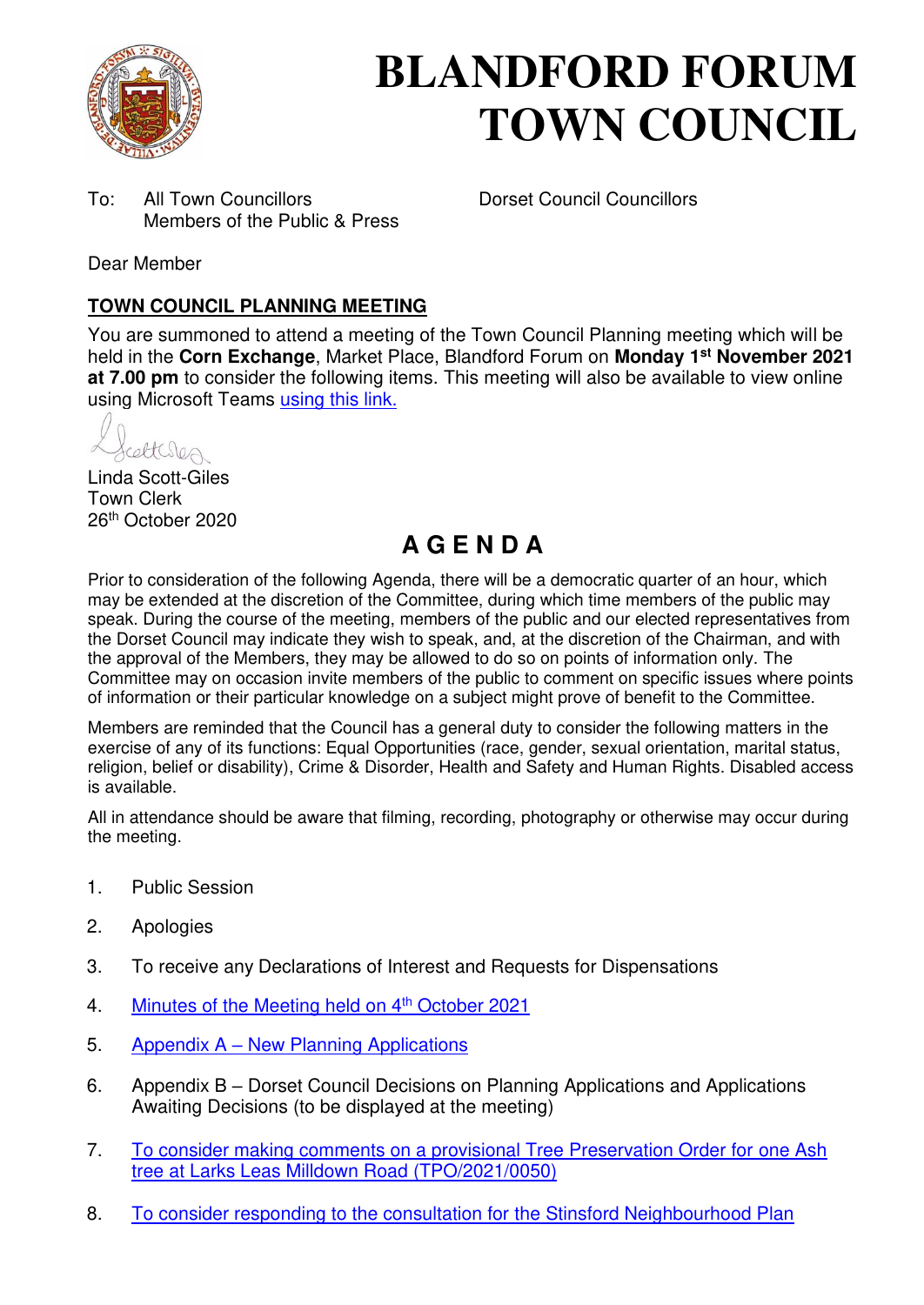- 9. [To consider resolutions from DAPTC for the Annual General Meeting](https://www.dorset-aptc.gov.uk/DAPTC_AGM_36520.aspx)
- 10. Site Visits/Dorset Council Planning Meetings
- 11. Clerk's Report & Correspondence

#### **DATES OF FUTURE MEETINGS**

8<sup>th</sup> November<br>15<sup>th</sup> November Recreation & Amenities Committee Meeting 15<sup>th</sup> November Town & General Purposes Committee Meeting<br>22<sup>nd</sup> November Town Council Meeting **Town Council Meeting** 

**Minutes of the Town Council and Committee meetings are available from Blandford Library, the Town Clerk's Office and at [www.blandfordforum-tc.gov.uk.](http://www.blandfordforum-tc.gov.uk/)** 







**Tel: 01258 454500 • Fax: 01258 454432 Email: admin@blandfordforum-tc.gov.uk [www.blandfordforum-tc.gov.uk](http://www.blandfordforum-tc.gov.uk/)**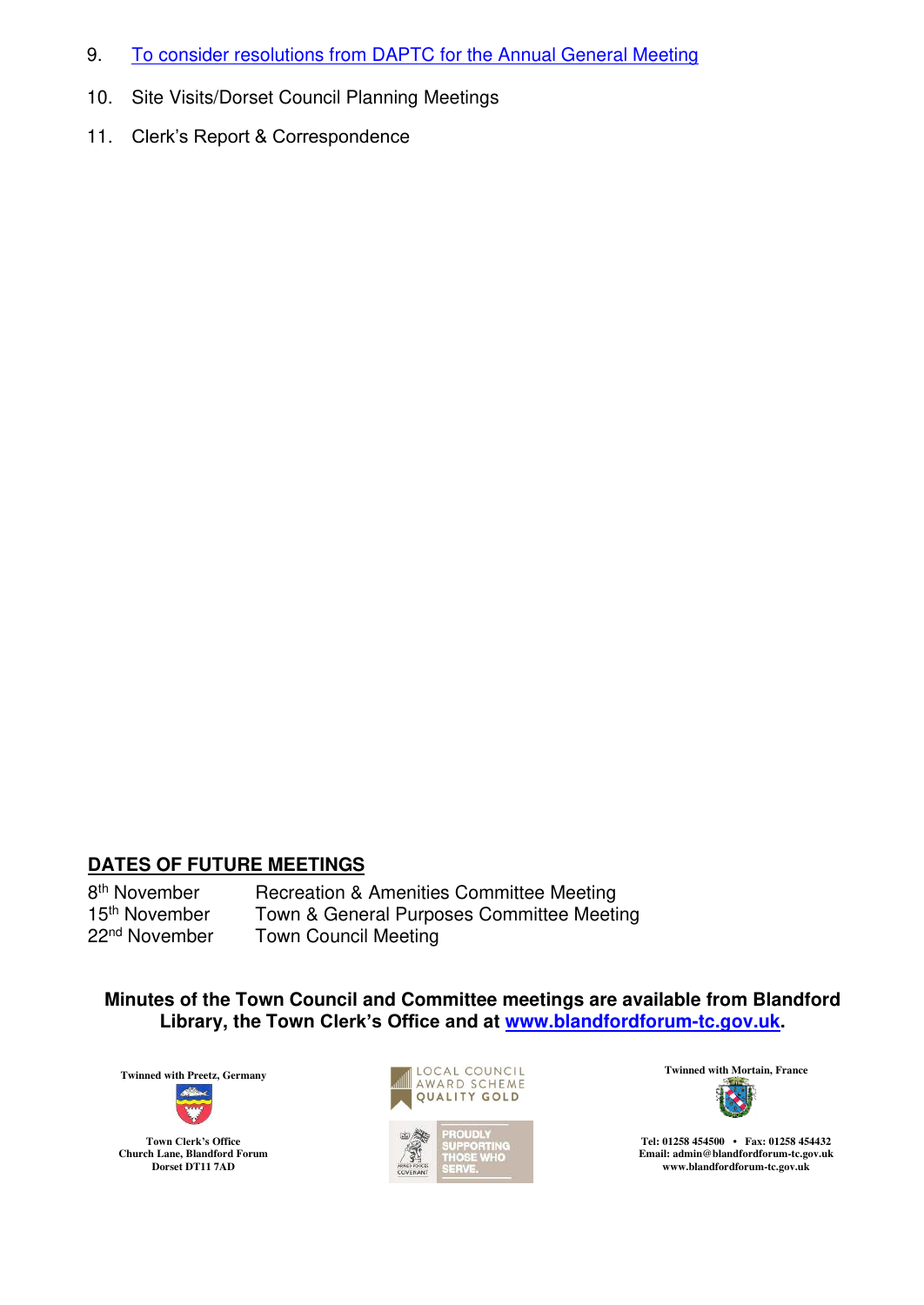## **PLANNING APPENDIX A – NEW PLANNING APPLICATIONS Planning Meeting on Monday 1st November 2021**

<span id="page-2-0"></span>

|                | <b>Application &amp; Date</b>                                                 | <b>Application Details</b>                                                                                                                                                                                                                         | Comments/<br>Blandford + Neighbourhood Plan<br>2011-2033 |
|----------------|-------------------------------------------------------------------------------|----------------------------------------------------------------------------------------------------------------------------------------------------------------------------------------------------------------------------------------------------|----------------------------------------------------------|
|                | P/HOU/2021/03382<br>Mr Reynolds<br>28th Sept 2021                             | <b>Charnwood Milldown Road</b><br>Erect timber clad carport and woodstore                                                                                                                                                                          | B11 - Managing Design in the<br><b>Conservation Area</b> |
| $\overline{2}$ | P/HOU/2021/03336<br>Mr & Mrs Wirtzfeld<br>29th Sept 2021                      | <b>10 Richmond Road</b><br>Erect 2 Storey Side extension and Garage                                                                                                                                                                                |                                                          |
| 3              | P/HOU/2021/02929<br>Mr Steve Hawkins<br>30th Sept 2021                        | <b>Little Summerhill Milldown Road</b><br>Erect single storey extension and porch to front. Convert garage to form<br>annexe. Erect new garage/store. Demolish existing garage.                                                                    | B11 - Managing Design in the<br><b>Conservation Area</b> |
| 4              | P/HOU/2021/03264<br>Mr Alan Davis<br>5 <sup>th</sup> October 2021             | <b>32 Bryanston Street</b><br>To fit Cedral Weatherboard lap style to front elevation of terraced property<br>from DPC to Gutter level.                                                                                                            | B11 - Managing Design in the<br><b>Conservation Area</b> |
| 5              | P/FUL/2021/03433<br><b>Concept Cables Ltd</b><br>5 <sup>th</sup> October 2021 | Former Forfarmers Mill Blandford Heights Industrial Estate<br>Erect single storey side extension to industrial building and erect three<br>storey extension to provide office accommodation. Carry out alterations<br>and form additional parking. | B3 - Employment                                          |
| 6              | P/LBC/2021/02132<br><b>William Foster</b><br>7 <sup>th</sup> October 2021     | <b>11A Market Place</b><br>Replacement of side door (entrance to 11A Market Place from shared<br>passageway). Carry out all internal and external alterations in association<br>to this.                                                           | B8 - Town Centre Boundary                                |
| $\overline{7}$ | P/FUL/2021/02562<br>Lawsh One Ltd<br>9 <sup>th</sup> October 2021             | Larksmead House 101 Salisbury Road<br>Demolish existing buildings and erect 7 No. dwellings. Modify vehicular<br>access and form parking spaces.                                                                                                   |                                                          |
| 8              | P/HOU/2021/03971<br>Mrs Nightingale<br>12th October 2021                      | 21 Downside Close<br>Erect summer house in front garden                                                                                                                                                                                            |                                                          |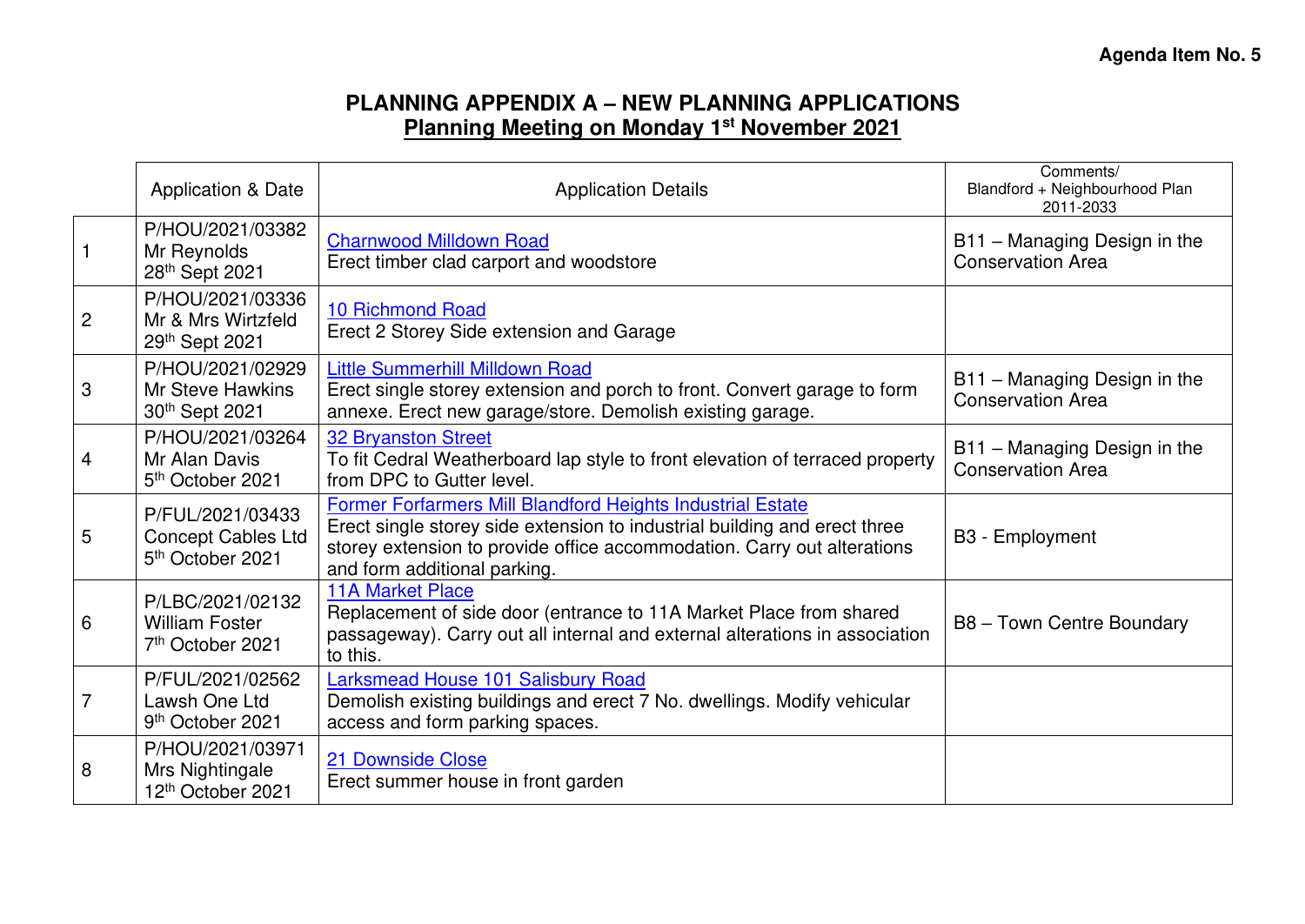|                 | <b>Application &amp; Date</b>                                            | <b>Application Details</b>                                                                                                                                                                      | Comments/<br>Blandford + Neighbourhood Plan<br>2011-2033                              |
|-----------------|--------------------------------------------------------------------------|-------------------------------------------------------------------------------------------------------------------------------------------------------------------------------------------------|---------------------------------------------------------------------------------------|
| 9               | P/HOU/2021/03640<br>Mr M Vincent<br>14th October 2021                    | 16 Heddington Drive<br><b>Erect First Floor extension</b>                                                                                                                                       |                                                                                       |
| 10 <sup>°</sup> | P/LBC/2021/02932<br>Mrs L Woodhouse<br>18th October 2021                 | <b>Crown Hotel West Street</b><br>Rebuild the North West section of brick wall                                                                                                                  | B8 - Town Centre Boundary<br>B11 - Managing Design in the<br><b>Conservation Area</b> |
| 11              | P/FUL/2021/02950<br>Mrs L Woodhouse<br>18 <sup>th</sup> October 2021     | <b>Crown Hotel West Street</b><br>Rebuild the North West section of brick wall                                                                                                                  | B8 - Town Centre Boundary<br>B11 - Managing Design in the<br><b>Conservation Area</b> |
| 12              | P/LBC/2021/03626<br>Dorset Heritage Ltd<br>22 <sup>nd</sup> October 2021 | 2 Dorset Place<br>Replace a single bottom sash to the first floor front sash windows.                                                                                                           | B11 - Managing Design in the<br><b>Conservation Area</b>                              |
| 13              | P/VOC/2021/04244<br>Mr & Mrs L Bates<br>25 <sup>th</sup> October 2021    | 12 Cadley Close<br>Erection of first floor Extension (variation of condition 2 of planning<br>permission P/HOU/202/00096 (Plans) - Alterations to East Elevation and<br>amendment to materials) |                                                                                       |

## **Previous applications:**

|                    |                                      | <b>Town Council</b>              | <b>Dorset Council</b>            |
|--------------------|--------------------------------------|----------------------------------|----------------------------------|
| P/FUL/2020/00097   | <b>Larksmead House 101 Salisbury</b> | The Town Council objects to the  | Refused - The proposal, by       |
| Lawsh One Ltd      | Road                                 | application. Whilst the Town     | virtue of its scale, layout and  |
| 29th December 2020 | Demolish dwelling and garages and    | Council is, in principle, not    | design, is considered to         |
|                    | erect 9 No. dwelling with 20 No      | against redevelopment of this    | represent a cramped form of      |
|                    | parking spaces. Modify existing      | plot, it does object to the      | development that fails to        |
|                    | vehicular access.                    | cramped form of development,     | respond positively to the        |
|                    |                                      | with proposed buildings that are | surrounding built form and       |
|                    |                                      | not in keeping with those in the | existing pattern of development. |
|                    |                                      | surrounding area.                | As a result, the proposal is     |
|                    |                                      |                                  | considered detrimental to the    |
|                    |                                      |                                  | character of the area.           |
|                    |                                      |                                  | The proposal, by virtue of its   |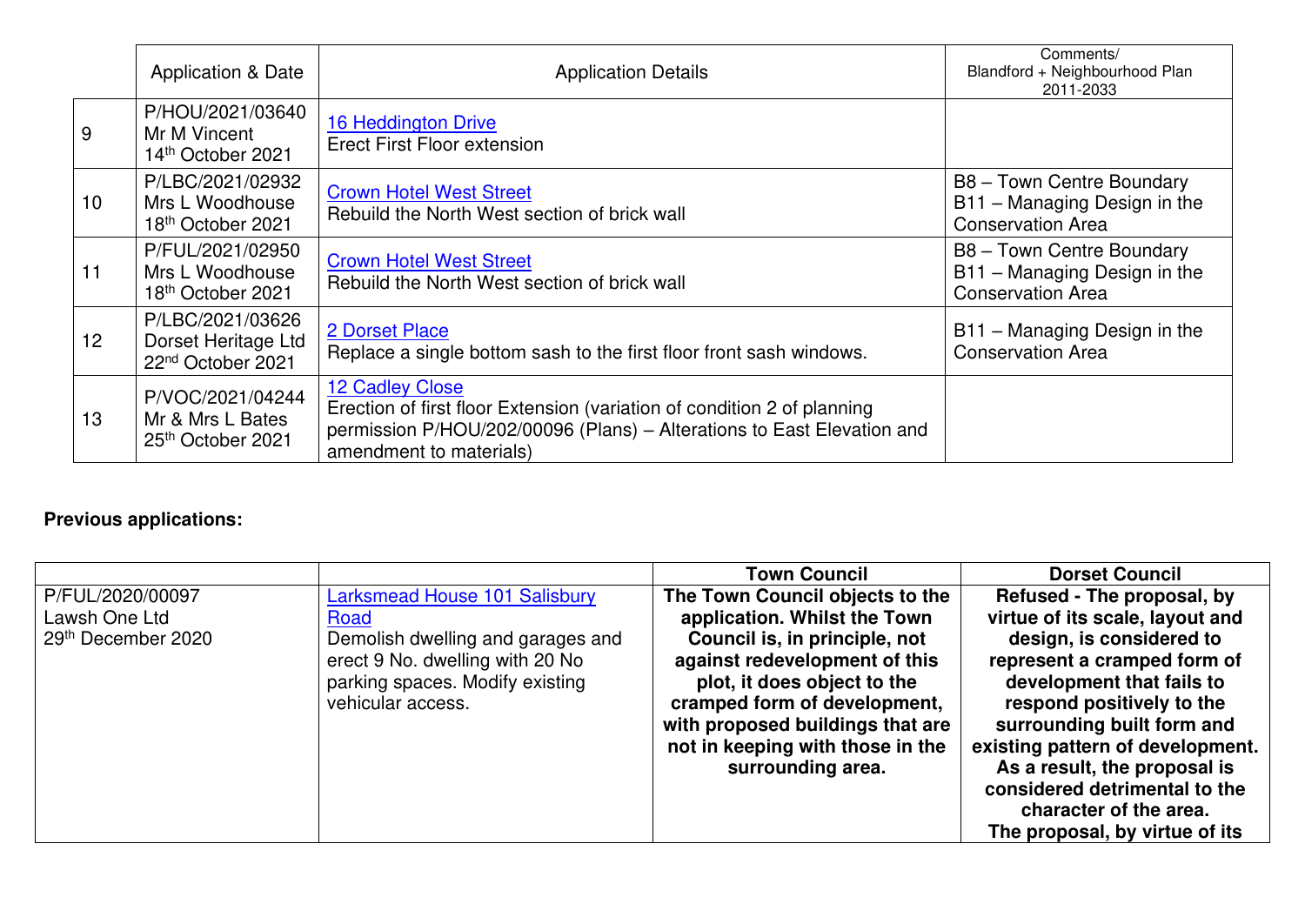|                   |                                       |                                    | scale and layout, is considered       |
|-------------------|---------------------------------------|------------------------------------|---------------------------------------|
|                   |                                       |                                    | to result in the removal of           |
|                   |                                       |                                    | important trees that make a           |
|                   |                                       |                                    | positive contribution to the          |
|                   |                                       |                                    | character of the area. In             |
|                   |                                       |                                    | addition, the proposal, by virtue     |
|                   |                                       |                                    | of the proposed density and           |
|                   |                                       |                                    | layout, is considered present an      |
|                   |                                       |                                    | unsatisfactory relationship           |
|                   |                                       |                                    | between the dwellings and             |
|                   |                                       |                                    | existing trees.                       |
|                   |                                       |                                    | The site is more than 1Ha in area     |
|                   |                                       |                                    | and within the Bryanston greater      |
|                   |                                       |                                    | horseshoe bat Site of Special         |
|                   |                                       |                                    | <b>Scientific Interest (SSSI). No</b> |
|                   |                                       |                                    | biodiversity information has          |
|                   |                                       |                                    | been submitted in support of the      |
|                   |                                       |                                    | application and therefore, it has     |
|                   |                                       |                                    | not been demonstrated how             |
|                   |                                       |                                    | existing biodiversity will be         |
|                   |                                       |                                    | protected and enhanced.               |
| 2/2020/0647/HOUSE | 21 Downside Close                     | The Town Council has no            | <b>Granted</b>                        |
|                   | Erection of first floor extension and | objections to the application as   |                                       |
|                   | pitched roof to existing garage       | there is no loss of amenity to     |                                       |
|                   |                                       | neighbouring properties and this   |                                       |
|                   |                                       | is a regularisation from a flat    |                                       |
|                   |                                       | roof to a visually more appealing  |                                       |
|                   |                                       | roof.                              |                                       |
| 2/2017/1741/HOUSE | 21 Downside Close                     | The Town Council has no            | <b>Granted</b>                        |
|                   | Erect single storey front extension.  | objections to the application.     |                                       |
| P/HOU/2020/00096  | <b>12 Cadley Close</b>                | The Town Council has no            | <b>Granted</b>                        |
|                   | Erection of first floor extension.    | objections to the application, as  |                                       |
|                   |                                       | it is not encroaching and there is |                                       |
|                   |                                       | no loss to neighbouring            |                                       |
|                   |                                       | amenities.                         |                                       |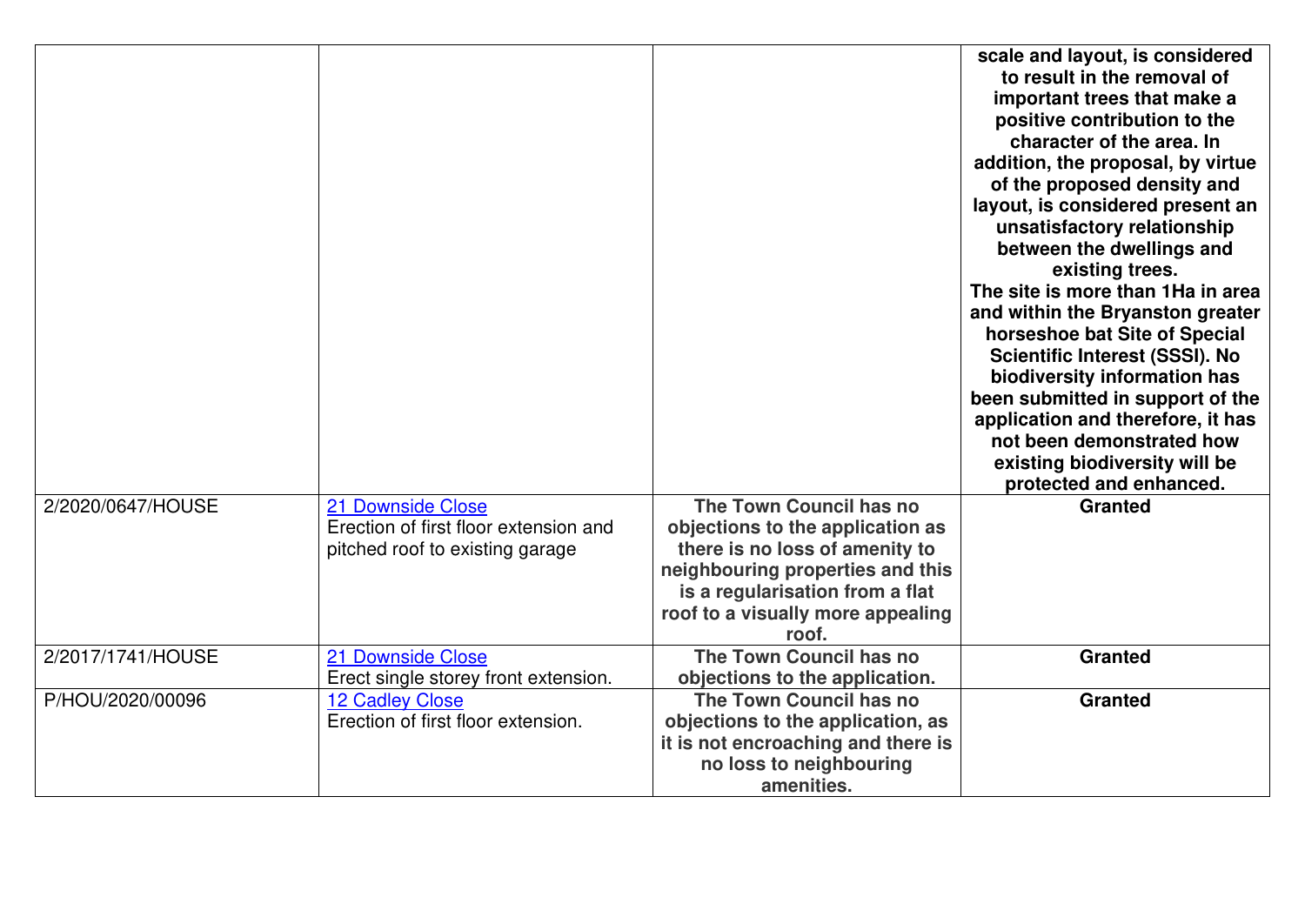## <span id="page-5-0"></span>**To consider making comments on a provisional Tree Preservation Order for one Ash tree at Larks Leas Milldown Road (TPO/2021/0050)**

#### **Information**

The following is the statement of the Council's reasons for making the Order (as required by REGULATION 5 of The Town and Country Planning (TREES) Regulations 2012), "following receipt of a Section 211 notification (P/TRC/2021/03418) proposing to fell T1 Ash, an assessment has been undertaken and it was deemed that the mature ash contributes to the local street scene and the proposal would have an adverse impact on the character and amenity, therefore the long-term protection and retention is sought."

#### **Tree Number and description Situation T1 - Ash As map**

As mentioned, the order is currently provisional and the Council will have six months, from the date on the order, in which to decide whether the order is to be confirmed or not.

All representations or valid objections regarding the order received within the 28 day notice period will be considered prior to any decision being made.

The authority will take your comments into account when deciding whether or not to confirm the order.

In the absence of any objections the order will be confirmed, with or without modification, under powers delegated to the Service Manager for Conservation.



Sybille Maddock Assistant Town Clerk 20th October 2021